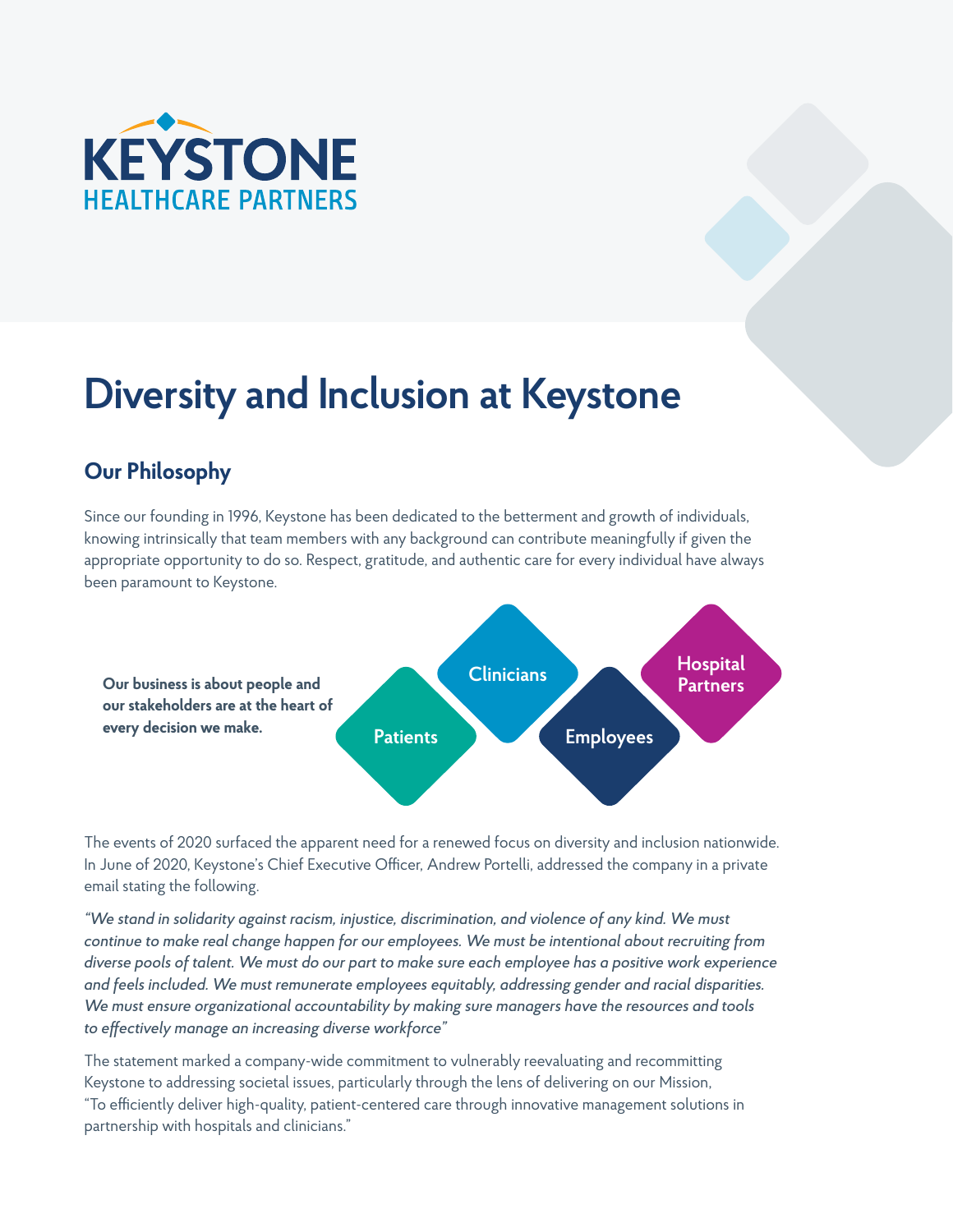# **Our Journey**

### **What we have accomplished.**

Since making the commitment above, our Diversity, Equity & Inclusion Team has been working daily on impactful strategies to drive systemic change. Key milestones of our work to date include:

**Formation of the DE&I Council and IDEAS Committee**

**Regular meetings and cross-business unit collaboration through the IDEAS Committee**

**Monthly, company-wide communications to communicate updates from the Committee and to regularly reiterate the focus on DE&I values**

**Development of new Company Values**

**Development of a Diversity and Inclusion Statement**

**Benchmarking Surveys, for each: executives, people leaders and employees** 

## **What the future holds.**

The focus on Diversity, Equity and Inclusion has been folded into Keystone's 2021-2024 Strategic Plan, ensuring it will have a long-ranging orientation. The Plan has been informed by the DE&I Council to include key metrics that were identified as areas of opportunity in the Benchmarking Survey as well as quarterly initiatives that will be managed and executed by the IDEAS Committee.

The IDEAS Committee will rotate annually to foster fresh perspective and insights and also to safeguard the time and human resources dedicated to diversity and inclusion initiatives.

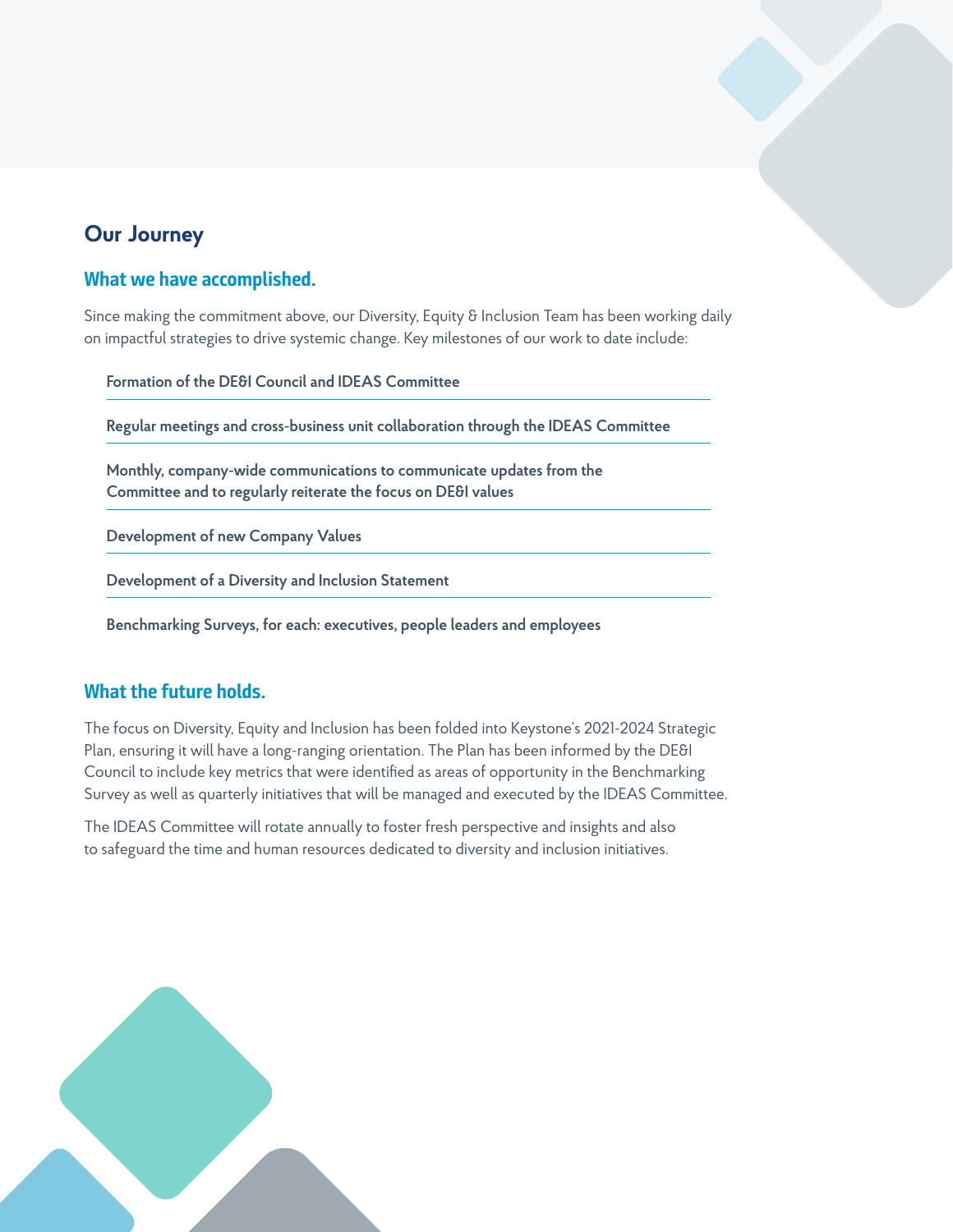# **Our Foundation**

## **Company Values**

Through Equity & Inclusion, we value and celebrate individual differences. With a Now Mentality, we will Grow the business and offer professional development and opportunity at all levels. We will hold ourselves Accountable to meet and/ or exceed all goals and expectations as THE preferred EM & HM provider in the industry.

Our Gratitude for our clients and fellow co-workers will show in all that we do and will assist us in living out our Mission and Vision. Our continued success will be accomplished through employee Focus and Commitment. Ongoing, consistent and Dynamic Communication will continue to be foundational to our success.



## **Our Commitment**

### **Diversity and Inclusion Statement**

**More Engaged for Better Results** – We are committed to treating all team members with dignity and respect, consistently building engagement via an equitable and supportive environment, to achieve collective success among all Keystone Healthcare team members.

Diversity is at the core of our Mission, Vision and Values – both seen and unseen. We celebrate inclusiveness and provide an open and communicative environment through awareness, understanding and empathy. Individually diverse voices and perspectives are encouraged, appreciated and valued.

We are committed to resources that foster individual growth for all team members. We manage diversity to enhance the workplace culture, and to achieve a competitive advantage that produces results.

To remain the preferred provider of Emergency Medicine and Hospital Medicine, we will consistently strive to implement practices that position us as the preferred employer in our industry.